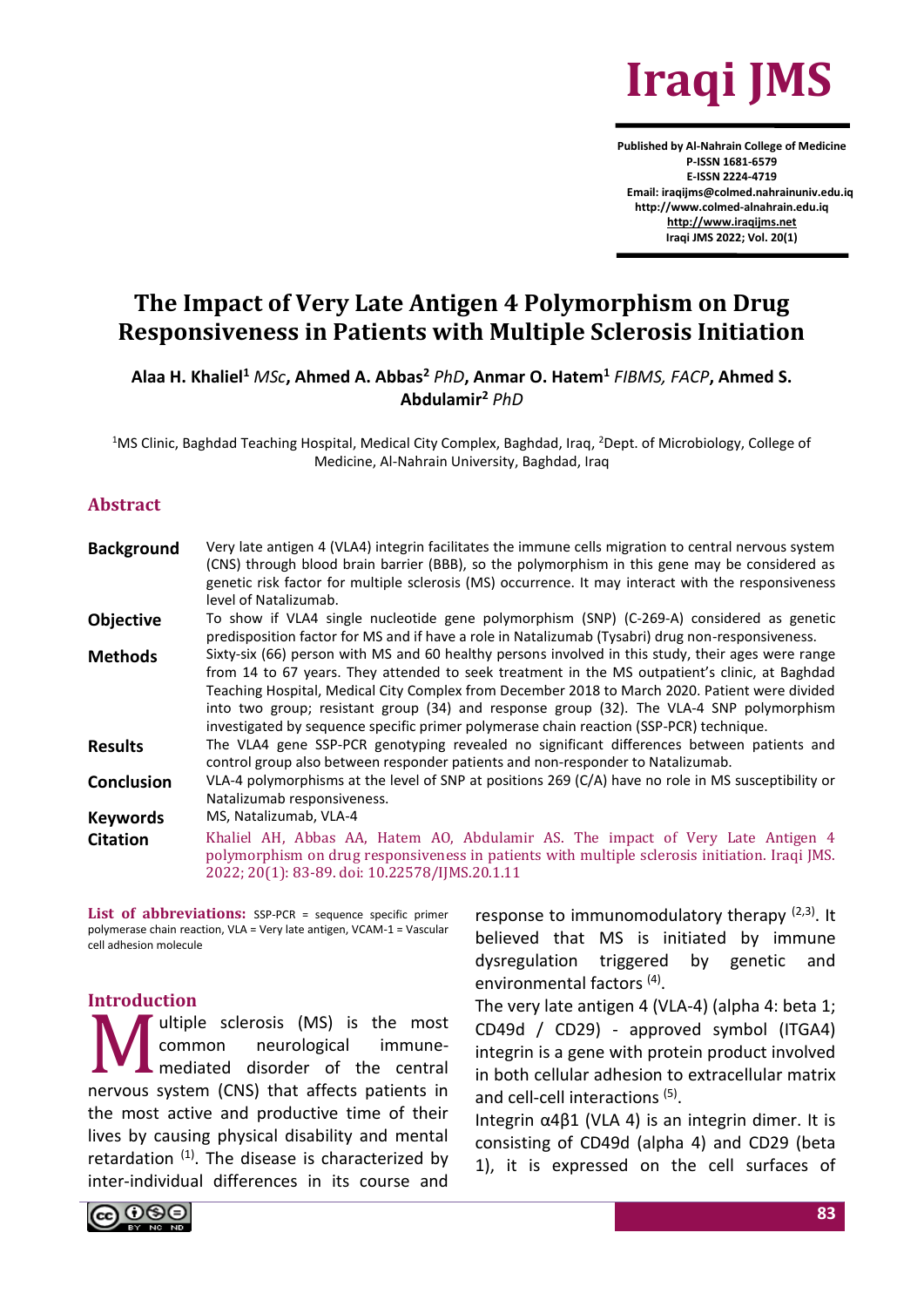progenitor cells, stem cells, T cells, B cells, natural killer cells, monocytes, eosinophils and neutrophils. It functions to consolidate an inflammatory response by the immune system through assisting in the movement of leukocytes to tissue that requires inflammation, and it is the main player in cell adhesion  $(6,7)$ . After a chemotactic agent or other stimuli activate the leukocytes, the VLA-4 will adhere to its appropriate ligand. The primary ligands of VLA-4 include vascular cell adhesion molecule 1 (VCAM-1) and fibronectin (8) .

In MS, the VLA-4 integrin is essential for T cell passing to the brain. It allows the cells to penetrate the blood brain barrier (BBB) that normally limits immune cell access. In many studies, the researchers found the severity of MS is positively correlated with the expression of alpha four. One approach to prevent an autoimmune reaction has been to block the action of VLA-4 so that self-reactive T-cells are unable to enter the brain and thus unable to attack myelin protein <sup>(9)</sup>.

The polymorphic α4-subunit of VLA-4 gene represents a good target for association with MS. Previous study investigated the association between VLA-4 gene polymorphisms and MS on 275 patients and 255 controls, focused on two genetic polymorphisms of the α4-subunit; the first, a single point mutation at position 3061 producing an arginine (CGG) to glutamine (CAG) trans version, the second, a C to A transversion at position 269 in the promoter region of exon (10).

Natalizumab (NTZ) is a humanized monoclonal IgG4 antibody blocking the a4-integrin subunit, its acts as a  $\alpha$ 4 integrin antagonist to prohibit leukocyte trafficking into the central nervous system <sup>(11,12)</sup>. It is approved by United States Food and Drug Administration (FDA) for the treatment of relapsing–remitting multiple sclerosis (RRMS). Recently, a study established to identify pharmacogenetic factor(s) associated with MS patients' response to NTZ, this study found that the variant (rs2304166) in GP6 gene is associated with poor response to NTZ in homozygous CC genotype MS patients (13) .

So, we designed this study to identify the genetic impact of VLA-4 gene on MS initiation and NTZ responsiveness.

# **Methods**

Sixty-six patients (66) with MS were involved in this case control study. Their ages were range from 14 to 67 years. They were attended for seeking treatment in the MS outpatient's clinic, at Baghdad Teaching Hospital, Medical City Complex in the period extended from December 2018 to March 2020.

They diagnosed according to McDonald criteria  $(14)$  by a neurologist and the diagnosis confirmed by magnetic resonance imaging and some cases by oligoclonal band test in the cerebrospinal fluid. Patients were subjected to questionnaire about name, age, sex, smoking, family history, medication, number of relapses in the last year, type of medication, and first clinical signs during diagnosis.

According to Rio criteria  $(15)$ , the patients were divided into two groups, group I (32) responder to NTZ (Tysabri) and group II (34) nonresponder to NTZ (Tysabri). The Institutional Board Review (IRB) committee of College of Medicine, Al-Nahrain University approved this study, and all samples were obtained with permission of Ministry of Health declaration.

After explaining the objective of the current study and agreed to accession of the study, sixty volunteers were involved as controls, their sex and ages were matched with patients' group were included in this work as control. All of them received no treatment with no complaint of other chronic or systemic diseases; not suffering from any neurological signs in the last 2 years their age range was (16-68) years.

### **Inclusion criteria**

Multiple sclerosis patients on NTZ for more than 1 year.

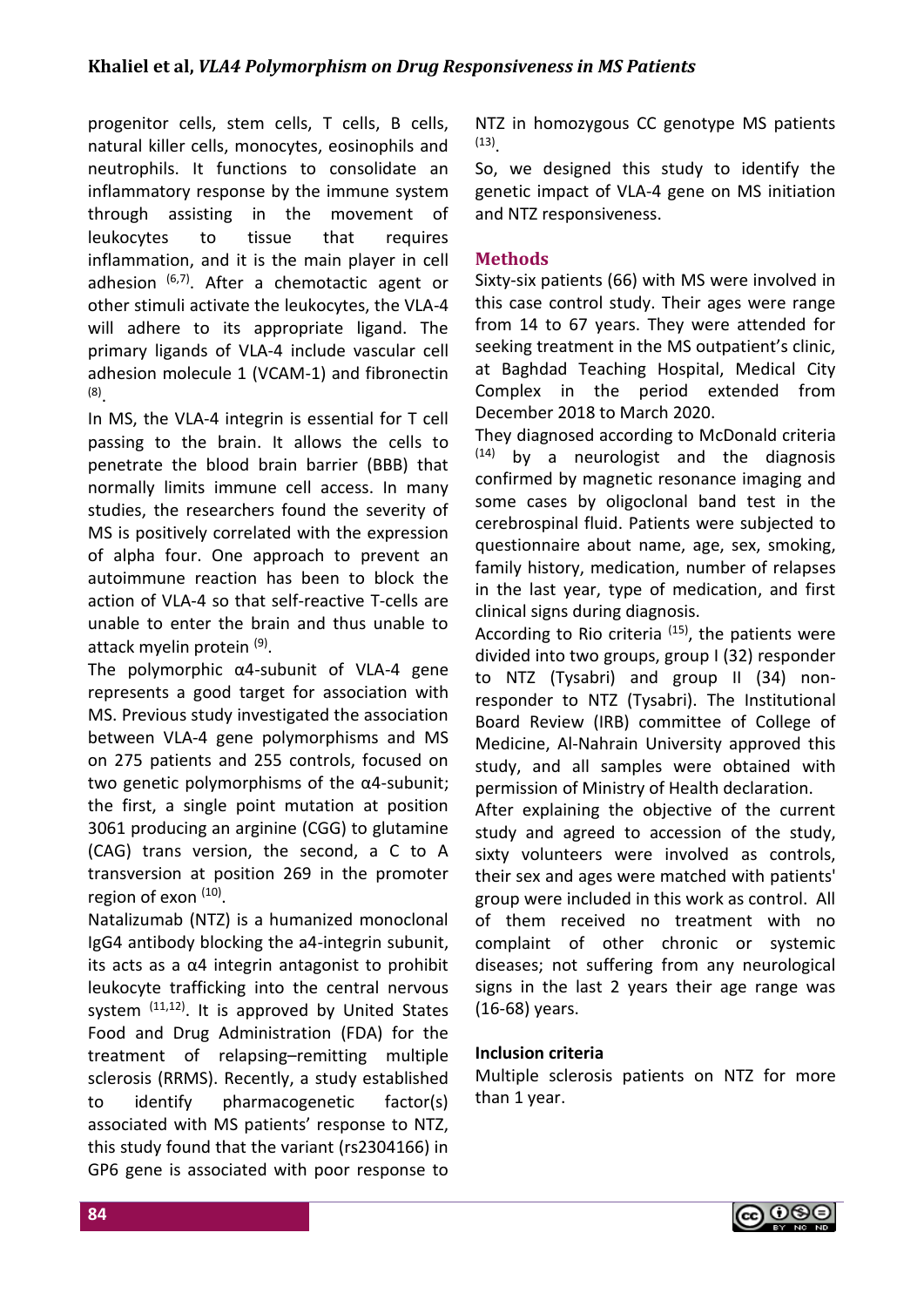# **Exclusion criteria**

We excluded the patients whom not stick to treatment and have a period of treatment discontinuous.

The detection of ITGA4 single nucleotide gene polymorphism (SNP) rs113276800 (−269C/A) in the present study was done by the amplification-refractory mutation system (ARMS). Two ml of venous blood were drawn from patients and controls in EDTA tube for DNA extraction, which used in SSP-PCR for 66 patients and 60 control, the DNA kept in Eppendorf tube -20℃ till used.

**Kits**

1. DNA extraction Kit (Geneaid, Taiwan) 2. PCR Kit (Bioneer, Korea)

#### **Procedure**

Molecular detection of ITG4 SNP- rs113276800 (−269C/A) in blood sample was done by polymerase chain reaction ARMS. The master mix which used is ready master mix (Accupower PCR premix/ Korea). One microliters of each primer (foreword and reverse as in table 1) and three microliter of template DNA were added to the master mix tube. The final volume was adjusted to 20 ul with free nuclease distal water. The mixture was then vortexed for 10 seconds and put in thermocycler (Bioneer, Korea), which was previously programmed with the following (Table 2).

## **Table 1. VLA4 primer sequence**

| Polymorphism    | Primer | <b>Sequence</b>            | <b>Product length</b> | <b>Method</b>  |
|-----------------|--------|----------------------------|-----------------------|----------------|
|                 | 269 C  | 5'-ACGCTCCGCCCGCGGTGGGC-3' |                       | <b>PCR-SSP</b> |
| $C269-A$        | 269 A  | 5'-ACGCTCCGCCCGCGGTGGGA-3' | $251$ bp              |                |
| FX <sub>1</sub> | 269 R  | 5'-CAGCAACAGCATCACCGTCT-3' |                       | (ARMS)         |

### **Table 2. VLA-4 gene amplification PCR program**

| <b>Temperature</b> | Time       | Cycle |
|--------------------|------------|-------|
| $95^{\circ}$ C     | 5 minutes  | 1X    |
| $94^{\circ}$ C     | 45 seconds |       |
| $61^{\circ}$ C     | 30 seconds | 30X   |
| $72^{\circ}$ C     | 30 seconds |       |
| 72°C               | 7 minutes  | 1 X   |

### **Statistical analysis**

The statistical package for the social sciences V26 (SPSS Inc., Chicago, USA) was used. By comparing the observed and expected frequencies (Chi-square test), the polymorphisms were tested for deviation from Hardy Weinberg Equilibrium (HWE). The association between genotype and risk of MS and drug responsiveness was valued by calculation of odds ratio (OR) with 95% confidence interval (95% CI). Statistical significance was set at a p value <0.05.

### **Results**

There were no significant differences between patients and control in the frequency of different age group.

The ARMS was used to amplify the VAL4 gene using specific set of primers. The PCR products are shown in figure 1 (A & B).

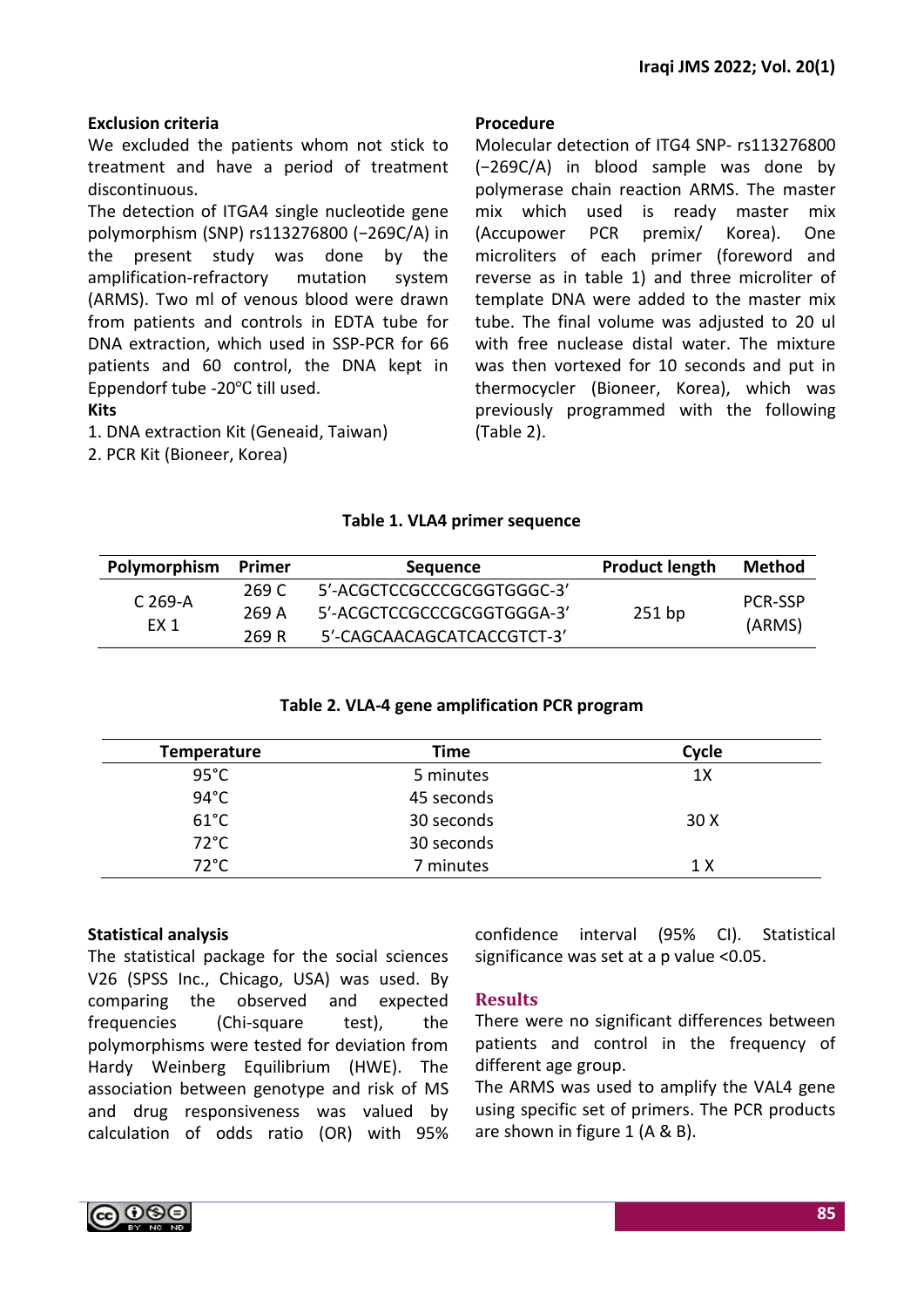**Khaliel et al,** *VLA4 Polymorphism on Drug Responsiveness in MS Patients*



**Figure 1. PCR products of VLA-4 Gen; A: A allele in patients, B: C allele in patients**

The genotype and allele frequency of VAL4 SNP in patients and controls are shown in table 3. The frequency of different genotypes and alleles of this SNP was almost similar between patients and controls with no significant differences.

Likewise, the distribution of genotypes and allele of VAL4 SNP in responsive and nonresponsive patients was almost identical with no significant differences (Table 4).

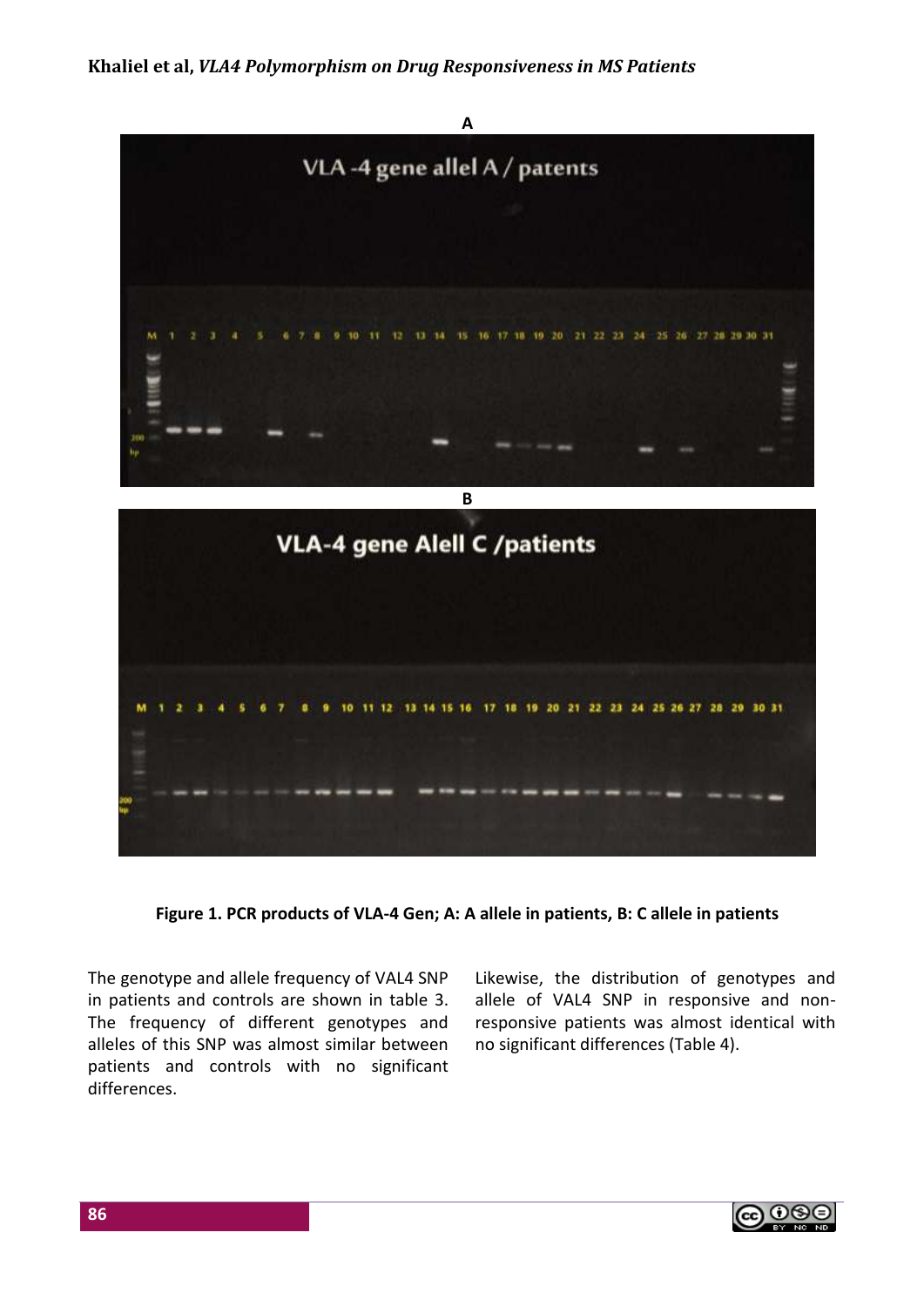| VAL4      |            | <b>Controls</b><br>(50) | <b>Patients</b><br>(66) | P-value | OR (95% CI)         |
|-----------|------------|-------------------------|-------------------------|---------|---------------------|
|           | <b>CC</b>  | 26 (52.0%)              | 34 (51.52%)             | 0.587   | 1.0 Reference       |
| Genotypes | CA         | 23 (46.0%)              | 28 (42.42%)             | 0.330   | $0.33(0.03-3.1)$    |
|           | AA         | $1(2.0\%)$              | 4(6.06%)                | 0.302   | $0.3(0.03-2.92)$    |
|           | <b>HWE</b> | 0.109                   | 0.573                   |         |                     |
| Alleles   |            | 75 (75.0%)              | 97(72.73%)              |         | 1.0 Reference       |
|           | А          | $10(10.0\%)$            | 51(27.27%)              | 0.697   | $1.13(0.62 - 2.04)$ |

# **Table 3. The genotype and allele frequency of VAL4 SNP in patients and controls**

# **Table 4. The frequency of different genotypes and allele of VAL4 polymorphism in responsive and non-responsive patients**

| VAL4           |               | <b>Responsive</b><br>(32) | Non-responsive<br>(34) | P-value | OR (95% CI)         |
|----------------|---------------|---------------------------|------------------------|---------|---------------------|
|                | <sub>CC</sub> | 16 (50.0%)                | 18 (52.94%)            | 0.972   | 1.0 Reference       |
| Genotypes      | <b>CA</b>     | 14 (43.75%)               | 14 (41.18%)            | 0.911   | $0.89(0.11-7.06)$   |
|                | AA            | 2(6.25%)                  | 2(5.88%)               | 1.000   | $1.0(0.12 - 8.13)$  |
|                | <b>HWE</b>    | 0.346                     | 0.736                  |         |                     |
| <b>Alleles</b> | C             | 46 (71.88%)               | 50 (73.53%)            | 0.831   | 1.0 Reference       |
|                | A             | 18 (28.12%)               | 18 (26.47%)            |         | $0.92(0.43 - 1.98)$ |

# **Discussion**

As MS initiation needs to cross of immune cells into the CNS, the VLA-4 gene may be considered as a probable candidate genetic risk factor for susceptibility to MS. Therefore, the current work studied the association between SNP at positions 269 (C/A) in the VLA4 gene and the risk of MS. Only a few studies have analyzed the genetic predisposition of VLA-4 (α4β1 integrin) to chronic inflammatory diseases of CNS, including MS.

Ďurmanová et al. (2018) studied the ITGA4 gene polymorphism encoding the VLA-4 α4 subunit with increased risk of Alzheimer's disease, they observed no statistically significant differences in concern ITGA4 −269C/A gene polymorphism (rs113276800) between patients and control <sup>(16)</sup>. Taher et al (2018) have investigated the rs1143676 (+3061A/G) of VLA-4 gene polymorphism and its association with MS risk in Iranian population, their result showed significant differences in genotype and allele frequencies between the MS patients and healthy subject  $(17)$ . Correia et al. (2009) found an association between rs155100 SNP located in the intron 9 of the integrin  $\alpha$ 4 gene and autism  $(18)$ .

The current study showed no significant differences between MS patients and healthy control group in concern to C/A transversion at position 269 in the promoter region of exon 1 , this result also obtained by Andreoli et al. (2007), Ďurmanová et al. (2015) <sup>(10,19)</sup>.

On the other hand, the present study revealed the homozygous AA genotype was detected in 2% and 6.06% in control and patients respectively. This outcome disagrees with Hilger-Eversheim et al. (2000), who suggested that no homozygous 269 AA genotype could be observed as the 269 (C/A) polymorphism is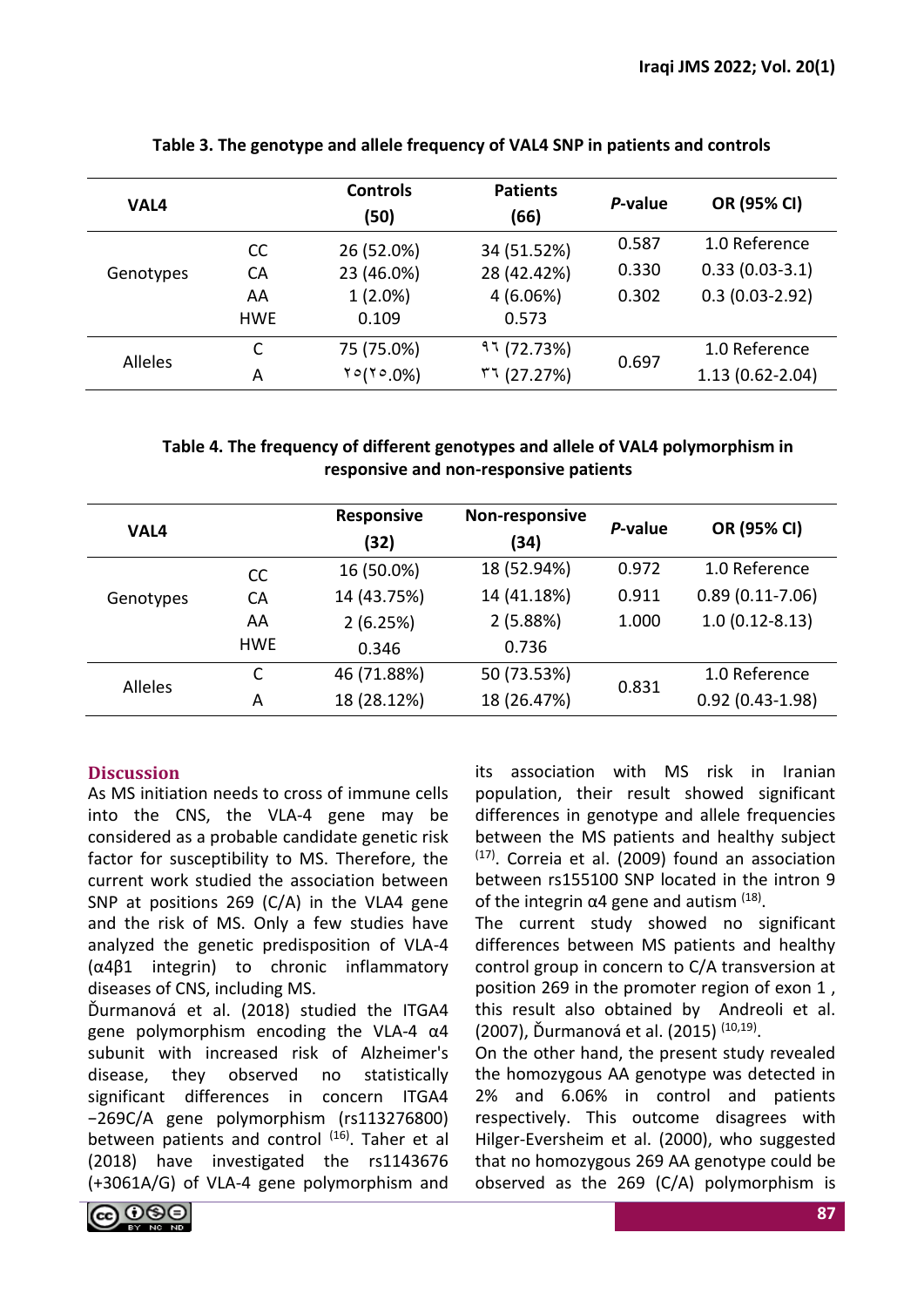located in the α4 promoter region near the AP-

2 binding sites, the AA variant may be responsible for the negative gene expression causing the functional impairment of the  $\alpha$ 4 subunit <sup>(20)</sup>.

In the present study, the 269 (C/A) polymorphism genotyping showed no significant differences between the responder and non-responder patient. This polymorphism never studied as a cause of NTZ (Tysabri) unresponsiveness.

Until 2019, there was only two studies analyzed the pharmacogenetic reasons of NTZ (Tysabri) unresponsiveness (21,22). Recently, a study has established to identify pharmacogenetic factor(s) associated with MS patients' response to NTZ (Tysabri), which found that the variant (rs2304166) in GP6 gene is associated with poor response to NTZ (Tysabri) in homozygous CC genotype MS patients. Al-Mojel et al. (2019) investigated the possible inference of genes encoding detoxification enzyme GSTP1 and NQO1 polymorphisms on NTZ (Tysabri) response in MS, this study concluded a significantly increased frequency of double NQO1 an2d GSTP1 mutant polymorphisms in nonresponders compared to the responders <sup>(23)</sup>.

In conclusion, VLA-4 polymorphisms at the level of SNP at positions 269 (C/A) have no role in MS susceptibility or NTZ responsiveness.

### **Acknowledgement**

A greeting for medical staff and sub-staff in the MS clinic in Baghdad Teaching Hospital for their help in samples collection and providing data concerning patients and eliminating all difficulties and many thanks for Al-Hayat Society for MS patient.

#### **Author contribution**

Khaliel and Dr. Abbas designed the study and did the laboratory works. Dr. Abdulamir designed the primers. Dr. Hatem determined the responsiveness to Natalizumab criteria and detected the responsiveness group and the non-responsiveness group.

#### **Conflict of interest**

Authors declares there is no conflict of interest.

#### **Funding** Self-funded.

#### **References**

- **1.** Heydarpour P, Khoshkish S, Abtahi S, et al. Multiple sclerosis epidemiology in Middle East and North Africa: A systematic review and meta-analysis. Neuroepidemiology. 2015; 44(4): 232-44. doi: 10.1159/000431042.
- **2.** Lublin FD, Reingold SC, Cohen JA, et al. Defining the clinical course of multiple sclerosis: the 2013 revisions. Neurology. 2014; 83(3): 278-86. doi: 10.1212/WNL.0000000000000560.
- **3.** Luchetti S, Fransen NL, van Eden CG, et al. Progressive multiple sclerosis patients show substantial lesion activity that correlates with clinical disease severity and sex: a retrospective autopsy cohort analysis. Acta Neuropathol. 2018; 135(4): 511- 28. doi: 10.1007/s00401-018-1818-y.
- **4.** Ascherio A, Munger KL. Environmental risk factors for multiple sclerosis. Part I: the role of infection. Ann Neurol. 2007; 61(4): 288-99. doi: 10.1002/ana.21117.
- **5.** HUGO Gene Nomenclature Committee. Gene symbol report. URL: https://www.genenames.org/data/gene-symbolreport
- **6.** Yang GX, Hagmann WK. VLA-4 antagonists: potent inhibitors of lymphocyte migration. Med Res Rev. 2003; 23(3): 369-92. doi: 10.1002/med.10044.
- **7.** Lin KC, Castro AC. Very late antigen 4 (VLA4) antagonists as anti-inflammatory agents. Curr Opin Chem Biol. 1998; 2(4): 453-7. doi: 10.1016/s1367- 5931(98)80120-8.
- **8.** Imai Y, Shimaoka M, Kurokawa M. Essential roles of VLA-4 in the hematopoietic system. Int J Hematol. 2010; 91(4): 569-75. doi: 10.1007/s12185-010-0555- 3.
- **9.** Sheremata WA, Minagar A, Alexander JS, et al. The role of alpha-4 integrin in the aetiology of multiple sclerosis: current knowledge and therapeutic implications. CNS Drugs. 2005; 19(11): 909-22. doi: 10.2165/00023210-200519110-00002.
- **10.**Andreoli V, Cittadella R, Valentino P, et al. The role of VLA4 polymorphisms in multiple sclerosis: an association study. J Neuroimmunol. 2007; 189(1-2): 125-8. doi: 10.1016/j.jneuroim.2007.06.015.
- **11.** Börnsen L, Christensen JR, Ratzer R, et al. Effect of natalizumab on circulating CD4+ T-cells in multiple sclerosis. PLoS One. 2012; 7(11): e47578. doi: 10.1371/journal.pone.0047578.
- **12.** Engelhardt B, Kappos L. Natalizumab: targeting alpha4-integrins in multiple sclerosis. Neurodegener Dis. 2008; 5(1): 16-22. doi: 10.1159/000109933.
- **13.** Brandstadter R, Katz Sand I. The use of natalizumab for multiple sclerosis. Neuropsychiatr Dis Treat. 2017; 13: 1691-1702. doi: 10.2147/NDT.S114636.